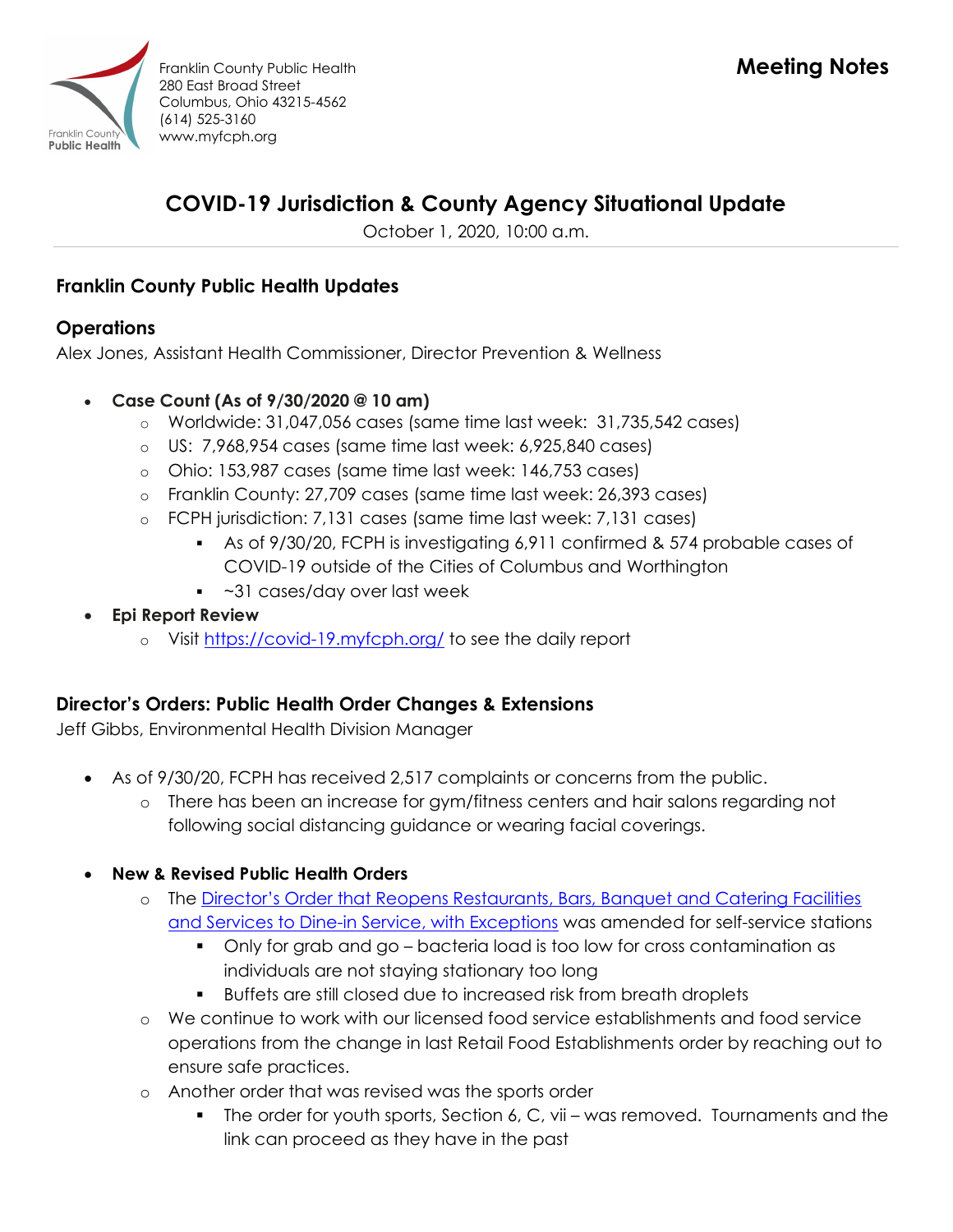## **Communications**

Mitzi Kline, Director Communication & Marketing

All participants were asked to complete a quick poll. The questions was "Based on your experience, what percentage of residents do you see wearing masks in public". Results:

 $0 - 10\% - 0\%$ 11 - 20% - 1%  $21 - 30\% - 0\%$  $31 - 40\% - 2\%$  $41 - 50\% - 6\%$ 51 – 60% - 13% 61 – 70% - 11% 71 - 80% - 26% 81 - 90% - 25% 91 - 100% - 15%

As a testament to the continued dedication of our partners to help respond to COVID-19 just a reminder that there are community two events happening today.

#### Pop-Up Test Site – Free COVID-19 Testing

9am – 1pm Today 2300 W. Broad Street, Columbus 43209

#### M.A.S.C. Up Event - Free Mask Kit

10am – 2pm Today 1055 Mt. Vernon Avenue, Columbus 43209

We have a COVID-19 vs. Flu flyer in the works thanks to a suggestion from someone on the call. The "Spread Love Not COVID" campaign to reach our 20-30 years old residents officially launches next week and we look forward to sharing the information with you then.

#### **Logistics**

Olabisi Eddy, Community Health Action Team (CHAT) Coordinator

- We would like to remind our partners where to request PPE, in the event it cannot be obtained on the market.
- There is a link to the PPE request form on the top banner on our COVID-19 website that will go directly to the EMA, who will process the request. Please reach out if you are having any difficulties.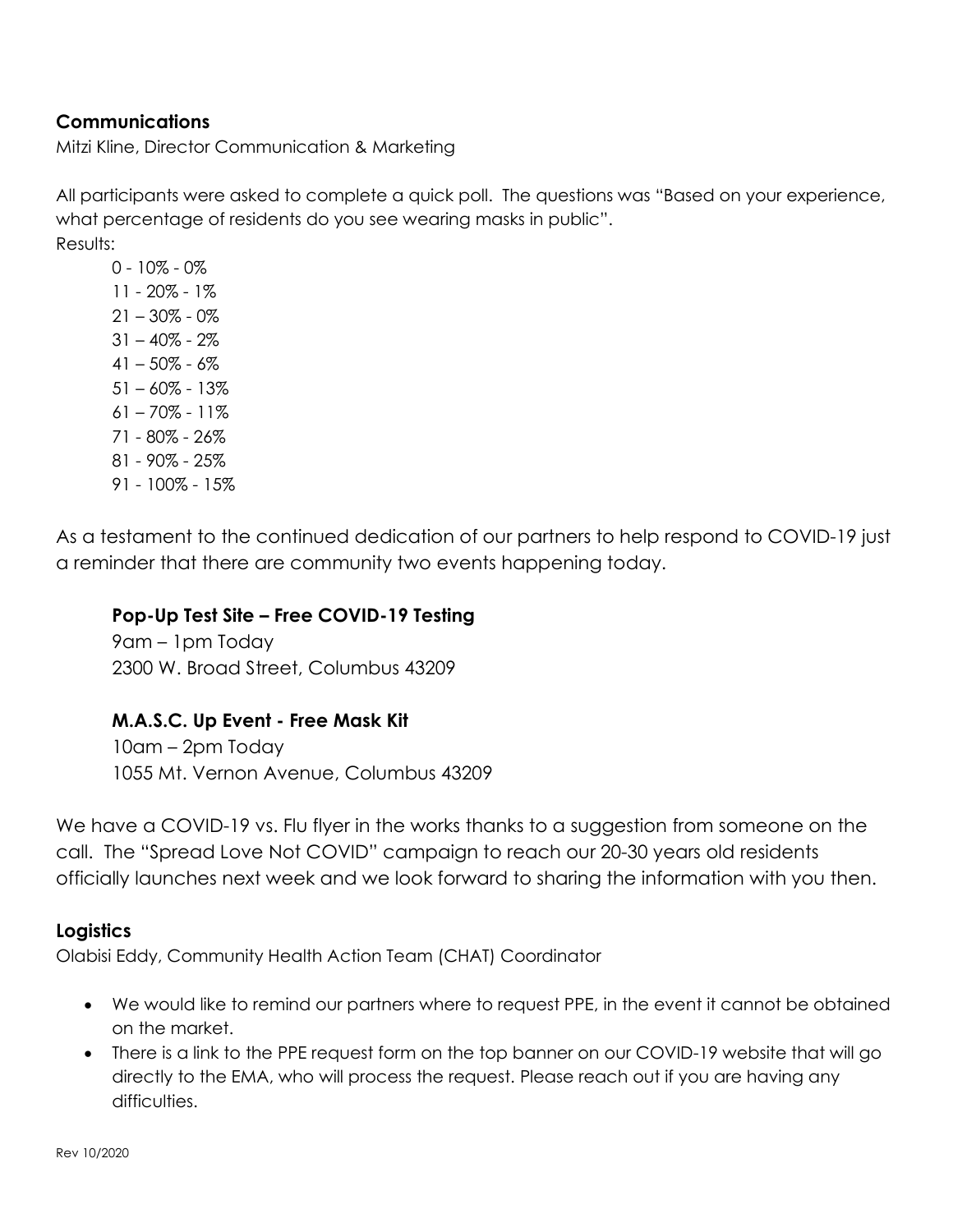- We also would like to remind all of you of our role in distributing test kits. We act as a bridge between the Ohio Department of Health and community partners.
	- o To request kits, please reach out to us, fill out an online form, and our staff will follow up to schedule pick up once the order is approved.
	- o Currently we are scheduling pick-ups during our open clinic hours, which are MWF from 9am-1pm.
	- o In the past, we have distributed both refrigerated and non-refrigerated test kits. If we inform you that your order will be refrigerated, each agency must bring their own cooler and cool packs at pickup to ensure the medium is kept at the correct temperature.
	- o FCPH again works as a bridge in distribution, therefore we are only able to provide the test kits. After picking up the kits, the agency is responsible for—and should have their own procedure for specimen collection from a clinician, ordering, test processing and specimen transportation.

### Liaison

Jennie McAdams, Sustainability Supervisor

- Recently we have hosted a number of calls with different sectors throughout Franklin County to work through orders and openings.
- We are willing to have calls with any large group that may find it helpful. If you want schedule a call to talk about best practices or touch base with others in your same line of work, please reach out to us and we can help coordinate that.
- We also are working on coordinating additional testing in our community. Marty Miller has been reaching to some of our jurisdictions and communities to coordinate testing in areas that may not have testing sites.
	- o If you would like to assist in setting up a testing site in your community, please reach out to JennieMcAdams@franklincountyohio.gov and let us know how we can help.
- Our Hilliard CHAT is hosting a mental wellness virtual panel discussion on Friday October 16th from 10am-12pm. For more information reach out to JustineBarr@franklincountyohio.gov

# Local Matters

Leachuin Dean Jr, Volunteer and Operations Manager

- Primary Goals:
	- o Education Lead the effort to ensure that everyone in Central Ohio has the knowledge and skill to make healthful, economic food choices.
	- o Access Work with partners to reinforce infrastructure that connects people to food, no matter their zip code or circumstance.
	- o Advocacy Advocate for and with our community members who prioritize justice and equality throughout our food system.
- Local Matters Programs
	- o Food Matters videos our educators have put together to bring our programming a remote classroom
	- o Cooking Matters hands-on food education and access programming
	- o Growing Matters learn more about growing your own food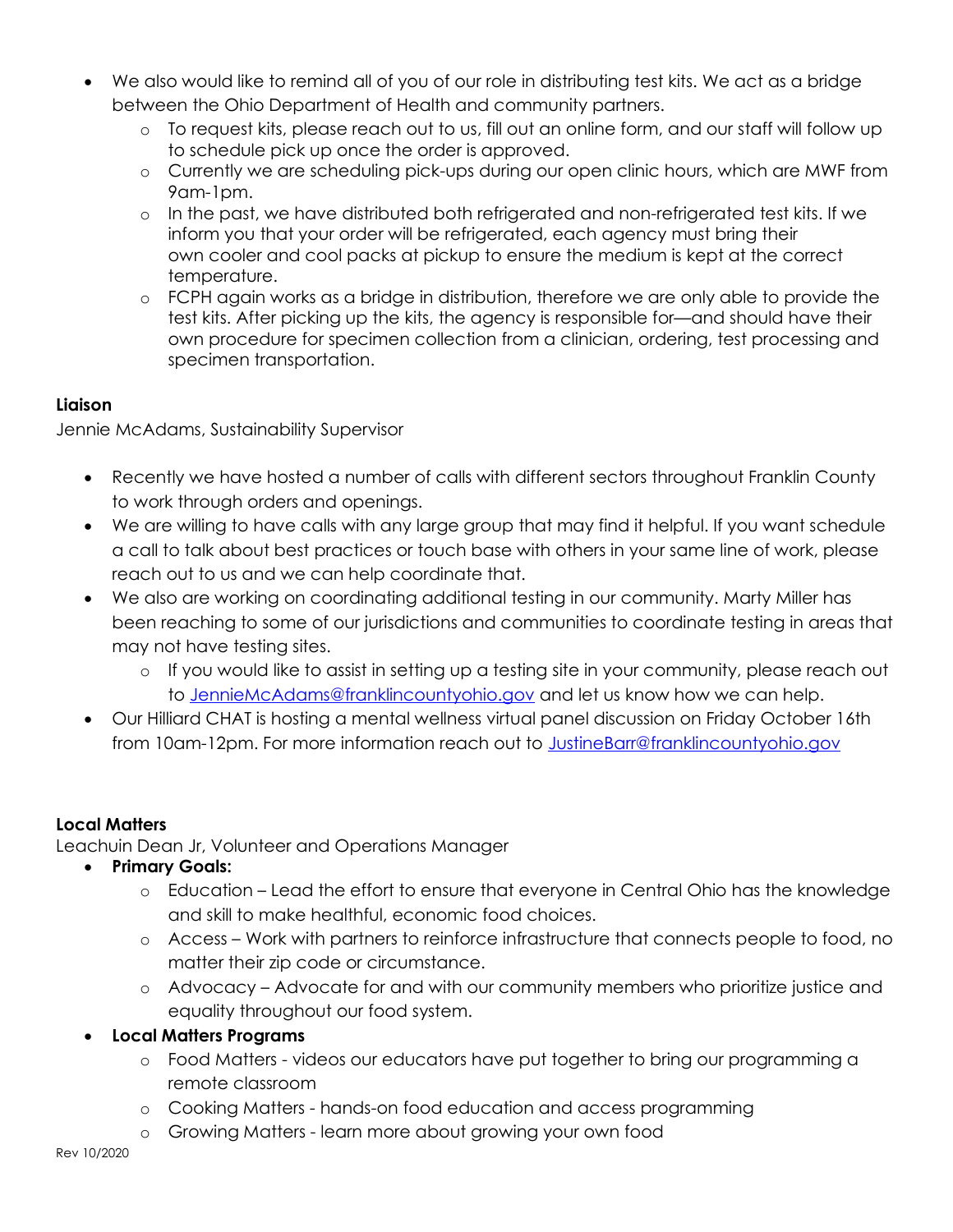- o Wellness Matters
- o CareSource Community Kitchen
- o Culinary Medicine
- o Production Kitchen
- o Veggie Van Mobile Marker Mobile market on wheels, bringing safe, affordable, convenient food access to neighborhoods across Columbus.
- o Advocacy & Outreach support community-specific food solutions and advocate for policies and programs that will advance mission-related education, access, and production
- o Education Center
- o Cooking with Us teach children and adults about healthful food: how to grow it, how to cook it, and how to access it affordably

### Local Matters responsive efforts to COVID-19 in Columbus

- o More than 6,075 grocery boxes distributed in partnership with other community-based nonprofits
- $\circ$  Over \$47,175 brought to Central Ohio for the purchase of fresh fruits and vegetables through SNAP and the Produce Perks program
- $\circ$  \$ 1,931 donated by community members to ensure no one is turned away from Veggie Van for their inability to pay
- o 14 gardens installed and maintained to make fresh food available to neighbors

### Available Volunteer Shifts

- o Food Access Response Assistant with Local Matters Partners, FoodRescue.US Food Rescuer
	- Bread of Life Pantry Pick-ups
- o Food Prep and Delivery Assistant
- o Ingredient Prep with Chef
- o Mask for Local Matters Staff and Volunteers
- o Veggie Van Mobile Market

# Contact information:

- o https://www.local-matters.org/
- o ldean@local-matters.org
- $O$  Office (614) 263-5662
- $O$  Cell (614) 717-5356

Click here to see the PowerPoint.

#### Franklin County Board of Commissioners

Dayna McCrary-Administrator, Community Partnerships

- Resilience Initiative
- CARES Act Funding
	- o Franklin County Investment is \$5.3M
	- o City of Columbus Investment is \$15.3M
	- o 247 Applications Received
	- o Over \$91M Requested
	- o 110 agencies selected for funding